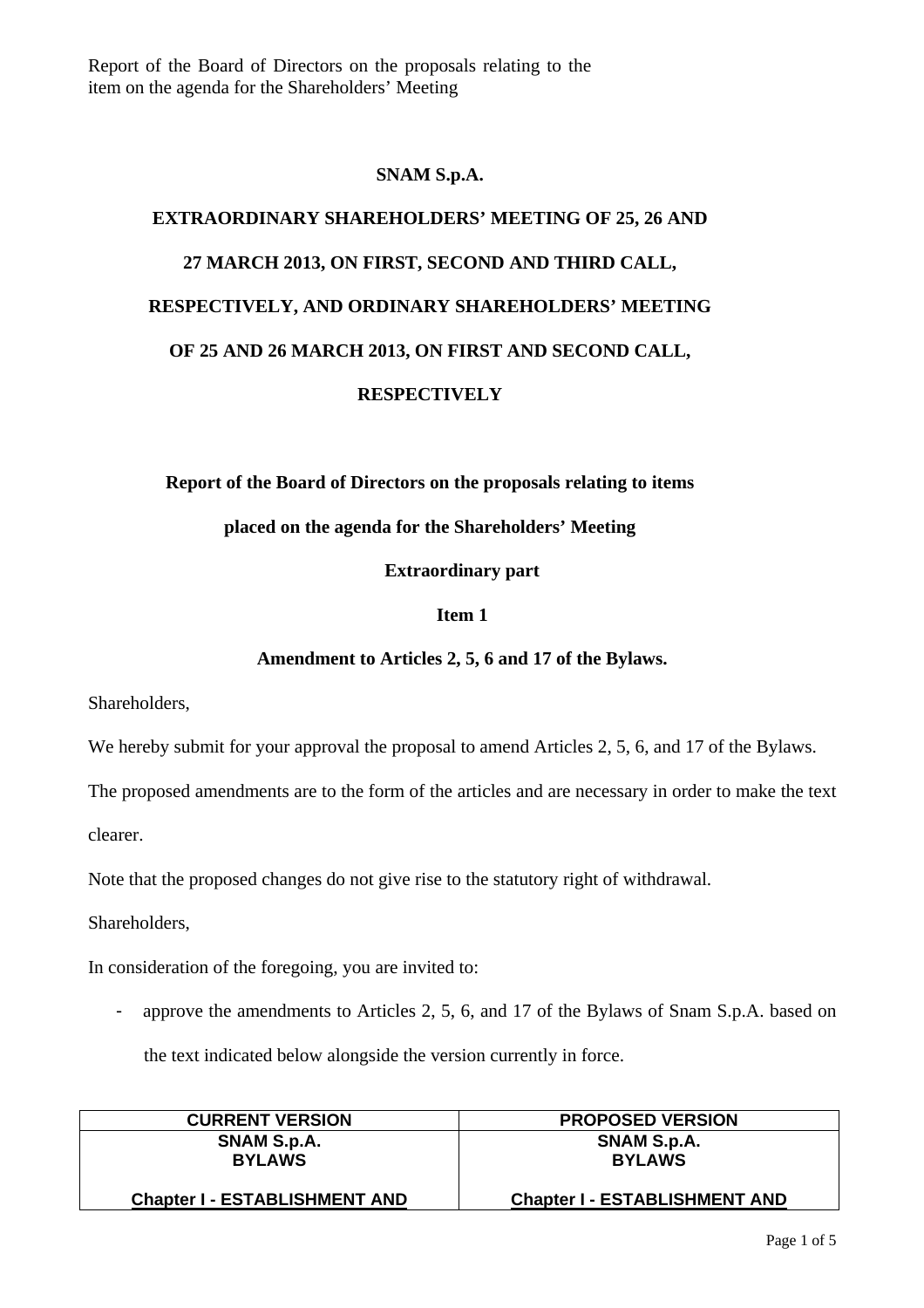Report of the Board of Directors on the proposals relating to the item on the agenda for the Shareholders' Meeting

# **CORPORATE PURPOSE**

#### ARTICLE 2

2.1 The corporate purpose is to exercise, directly or indirectly, in Italy and abroad, including through direct or indirect equity investments in companies, entities or enterprises, in regulated activities involving transportation, dispatching, distribution, regasification and storage of hydrocarbons, as well as any other economic activity that is linked through whatever degree of importance to one or more of the activities mentioned above, including the production of hydrocarbons associated with activities for storage thereof, the storage of other gases, the activity of energy metering, as well as the management of organised gas markets; all in observance of the concessions provided for by law.

2.2 In pursuance of the corporate purpose and instrumental thereto:

- the Company may take all actions necessary or appropriate for the achievement of the corporate purpose, by way of example, industrial, commercial, securities, property and financial operations, as assets or liabilities, and any activity that is connected to the achievement of the corporate purpose, including, among others, technical and scientific research – the acquisition of technical patents related to activities developed, the study, design, construction, acquisition, management and operation of complex systems of transportation, transportation infrastructure, information technology and telecommunications, with the exception of the collection of public savings and the performance of activities regulated by law on financial intermediation;
- the Company shall undertake the technical, industrial and financial coordination of subsidiaries and the provision of the appropriate financial assistance and services by those required;
- the Company may engage in activities connected with the protection and restoration of the environment and land conservation;
- in its operations the Company will

# **CORPORATE PURPOSE**

#### ARTICLE 2

2.1 The corporate purpose is to exercise, directly or indirectly, in Italy and abroad, including through direct or indirect equity investments in companies, entities or enterprises, in regulated activities involving transportation, dispatching, distribution, regasification and storage of hydrocarbons, as well as any other economic activity that is linked through whatever degree of importance to one or more of the activities mentioned above, including the production of hydrocarbons associated with activities for storage thereof, the storage of other gases, the activity of energy metering, as well as the management of organised gas markets; all in observance of the concessions provided for by law.

2.2 In pursuance of the corporate purpose and instrumental thereto, the Company:

- the Company may take all actions necessary or appropriate for the achievement of the corporate purpose, by way of example, industrial, commercial, securities, property and financial operations, as assets or liabilities, and any activity that is connected to the achievement of the corporate purpose, including, among others, technical and scientific research – the acquisition of technical patents related to activities developed and the activities of study, design, construction, acquisition, management and operation of complex systems of transportation, transportation infrastructure, information technology and telecommunications, with the exception of the collection of public savings and the performance of activities regulated by law on financial intermediation;
- the Company shall undertake the technical, industrial and financial coordination of subsidiaries and the provision of the appropriate financial assistance and services by those required;
- the Company may engage in activities connected with the protection and restoration of the environment and land conservation;
	- in its operations the Company will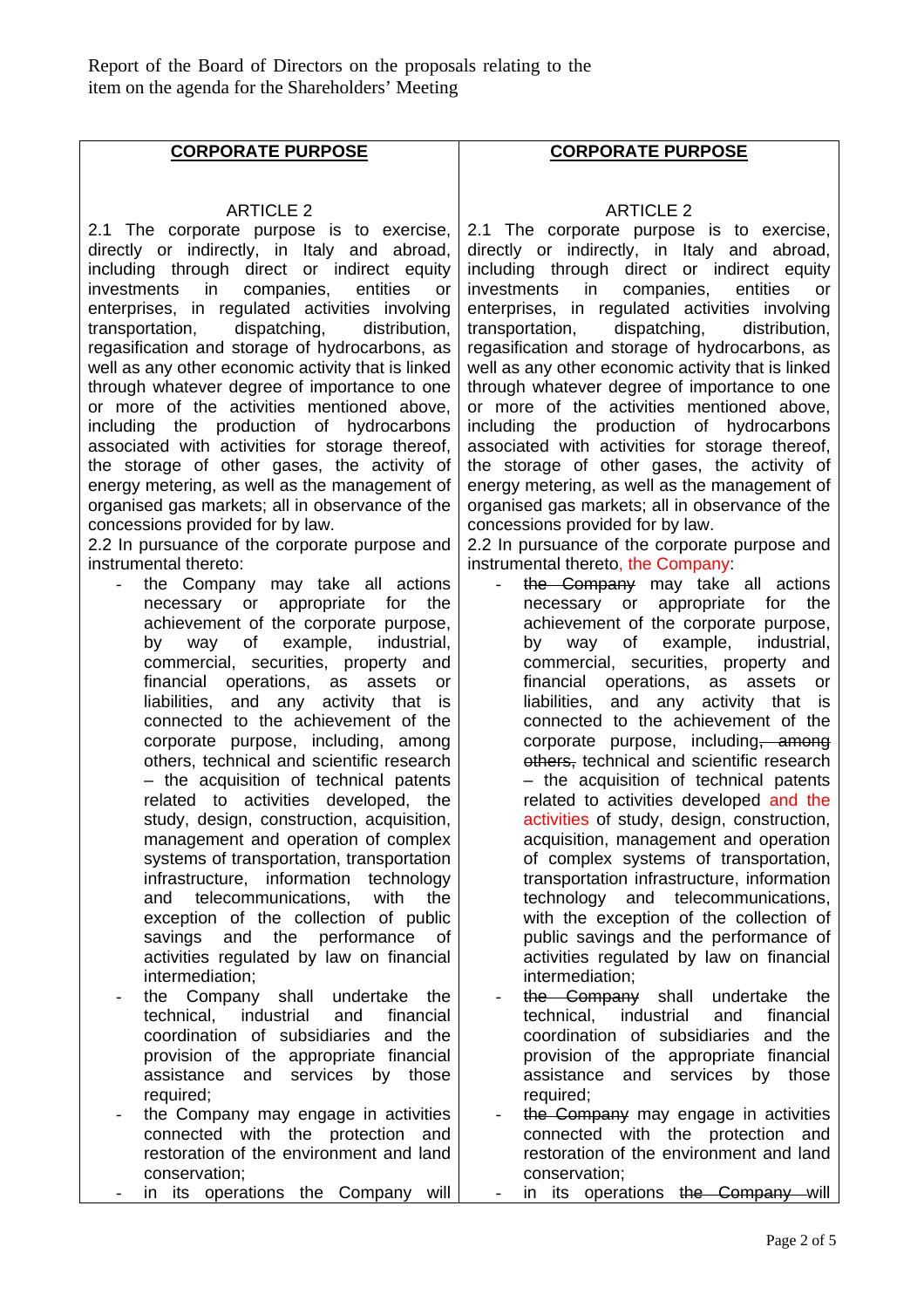Report of the Board of Directors on the proposals relating to the item on the agenda for the Shareholders' Meeting

> uphold the principles of equal treatment of shippers, transparency, impartiality and neutrality in transporting and dispatching, in compliance with the applicable regulations and provisions of the Law. In particular, the Company, in accordance with the principles of costeffectiveness, profitability and maximisation of shareholders' investment, and without prejudice to the requirements of confidentiality of company data, carries out its corporate purpose with the intention of promoting competition, efficiency and the appropriate levels of quality in providing services. To this end:

- guarantees impartiality in the management of essential infrastructures for the development of a free energy market;
- prevents discrimination in the access to commercially sensitive information;
- prevents the exchange of resources between segments of the supply chains.

# **Chapter II – SHARE CAPITAL OF THE COMPANY**

# ARTICLE 5

5.1 The share capital amounts to €3,571,187,994.00 (three billion, five hundred seventy one million, one hundred eighty seven thousand, nine hundred ninety four point zero zero), divided into 3,381,638,294 (three billion, three hundred eighty-one million, six hundred thirty-eight thousand, two hundred ninety-four) shares with no indication of nominal value.

5.2 The Shareholders' Meeting may decide to increase capital by imposing terms, conditions and procedures. The capital may be increased: with in-kind contributions and credits; by issuing new shares, including special categories, to be allocated for free under Article 2349 of the Italian Civil Code.

# ARTICLE 6

6.1 The shares are registered and may not be split. Each share carries the right to one vote. 6.2 Where a share is jointly owned, the shareholders' rights are exercised by a single representative. The provisions regarding

uphold the principles of equal treatment of shippers, transparency, impartiality and neutrality in transporting and dispatching, in compliance with the applicable regulations and provisions of the Law. In particular, the Company, in accordance with the principles of cost-<br>effectiveness, profitability and effectiveness, profitability and maximisation of shareholders' investment, and without prejudice to the requirements of confidentiality of company data, carries out its corporate purpose with the intention of promoting competition, efficiency and the appropriate levels of quality in providing services. To this end:

- guarantees impartiality in the management of essential infrastructures for the development of a free energy market;
- prevents discrimination in the access to commercially sensitive information;
- prevents the exchange of resources between segments of the supply chains.

# **Chapter II – SHARE CAPITAL OF THE COMPANY**

# ARTICLE 5

5.1 The share capital amounts to €3,571,187,994.00 (three billion, five hundred seventy one million, one hundred eighty seven thousand, nine hundred ninety four point zero zero), divided into no. 3,381,638,294 (three billion, three hundred eighty-one million, six hundred thirty-eight thousand, two hundred ninety-four) shares with no indication of nominal value.

5.2 The Shareholders' Meeting may decide to increase capital by imposing terms, conditions and procedures. The capital may be increased: with in-kind contributions and credits; and by issuing new shares, including special categories, to be allocated for free under Article 2349 of the Italian Civil Code.

# ARTICLE 6

6.1 The shares are registered and may not be split. Each share carries the right to one vote. 6.2 Where a share is jointly owned, the shareholders' rights are exercised by a single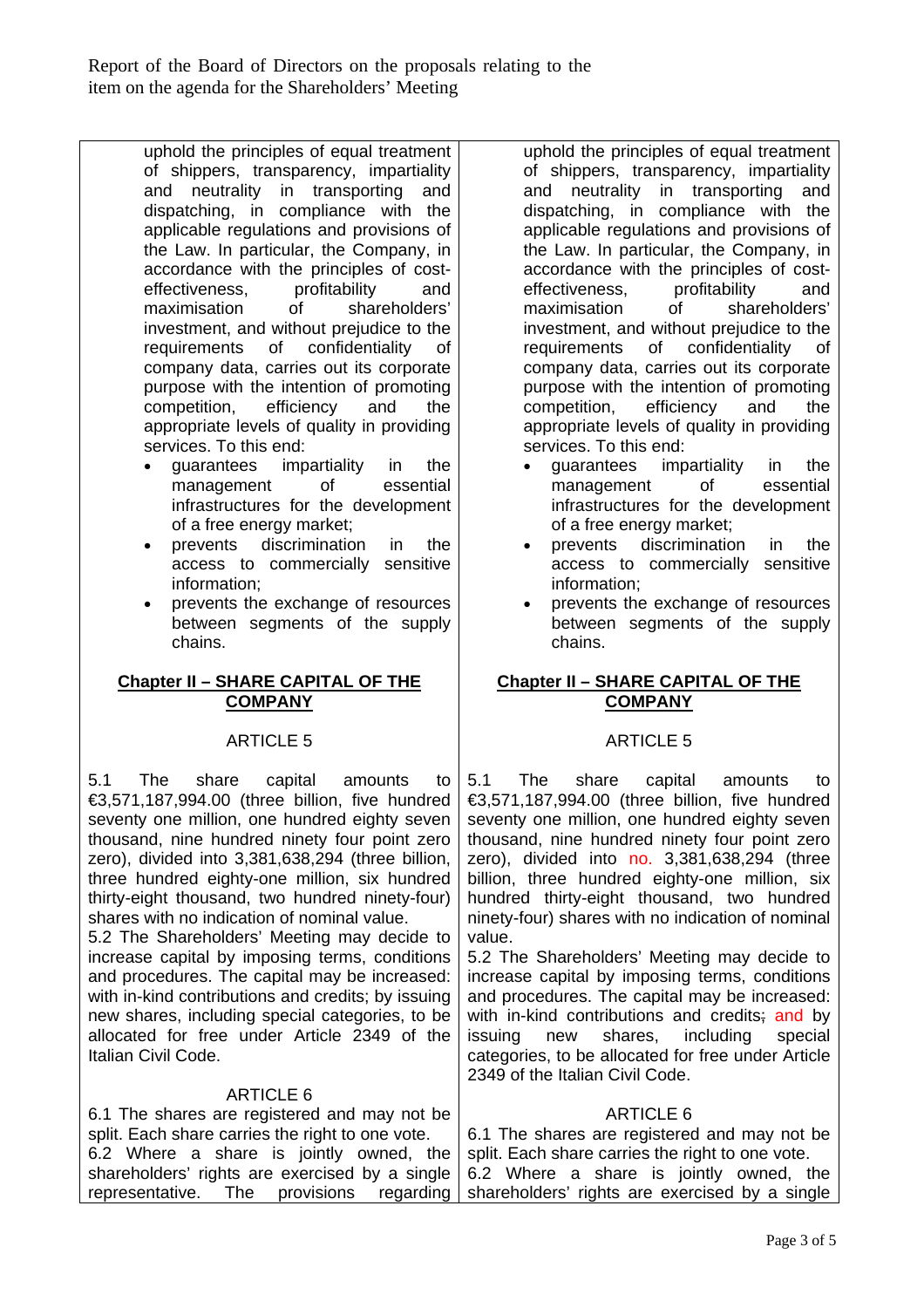representation, legitimation and circulation of the shares envisaged for shares traded on regulated markets are confirmed. 6.3 Payments on shares shall be requested by the Board of Directors on one or more occasions. Default interest on late payments shall be charged at the legal rate of interest and Article 2344 of the Italian Civil Code applies. 6.4 Withdrawal shall be allowed only in those cases envisaged in compulsory provisions of law and in any case, shall not be permitted in the case of extension of the duration, as well introduction, modification or removal of constraints regarding the circulation of shares. 6.5 Shareholder status, in and of itself, implies the unconditional adherence to these Bylaws. 6.6 The domicile of shareholders, other parties with voting rights, directors, auditors and the audit Company, for the purposes of their relations with the Company, is the one indicated in the corporate books or in subsequent notifications sent by said persons. **Chapter IV – BOARD OF DIRECTORS**  ARTICLE 17 17.1 A Board of Directors meeting is valid if present a majority of members. 17.2 Resolutions are adopted by a simple majority of members present and, in the event of a tie, by the meeting chairman's casting vote. 17.3 The minutes of the board meetings are written by the Secretary of the Board of Directors and signed by the Chairman of the meeting and the Secretary. 17.4 Copies of minutes certified by the Chairman of the meeting and the Secretary of the Board of Directors are valid for legal purposes. representative. The provisions regarding representation, legitimation and circulation of the shares envisaged for shares traded on regulated markets are confirmed. 6.3 Payments on shares shall be requested by the Board of Directors on one or more occasions. Default interest on late payments shall be charged at the legal rate of interest and Article 2344 of the Italian Civil Code applies. 6.4 Withdrawal shall be allowed only in those cases envisaged in compulsory provisions of law and in any case, shall not be permitted in the case of extension of the duration, as well introduction, modification or removal of constraints regarding the circulation of shares. 6.5 Shareholder status, in and of itself, implies the unconditional adherence to these Bylaws. 6.6 The domicile of shareholders, other parties with voting rights, directors, auditors and the statutory audit Company, for the purposes of their relations with the Company, is the one indicated in the corporate books or in subsequent notifications sent by said persons. **Chapter IV – BOARD OF DIRECTORS**  ARTICLE 17 17.1 A Board of Directors meeting is valid if present a majority of members is present. 17.2 Resolutions are adopted by a simple majority of members present and, in the event of a tie, by the meeting chairman's casting vote. 17.3 The minutes of the board meetings are written by the Secretary of the Board of Directors and signed by the Chairman of the meeting and the Secretary. 17.4 Copies of minutes certified by the Chairman of the meeting and the Secretary of the Board of Directors are valid for legal purposes.

- grant the broadest powers to the Chief Executive Officer so that,

even by means of proxy, he may give effect to this resolution

and, where appropriate or necessary, he may make formal